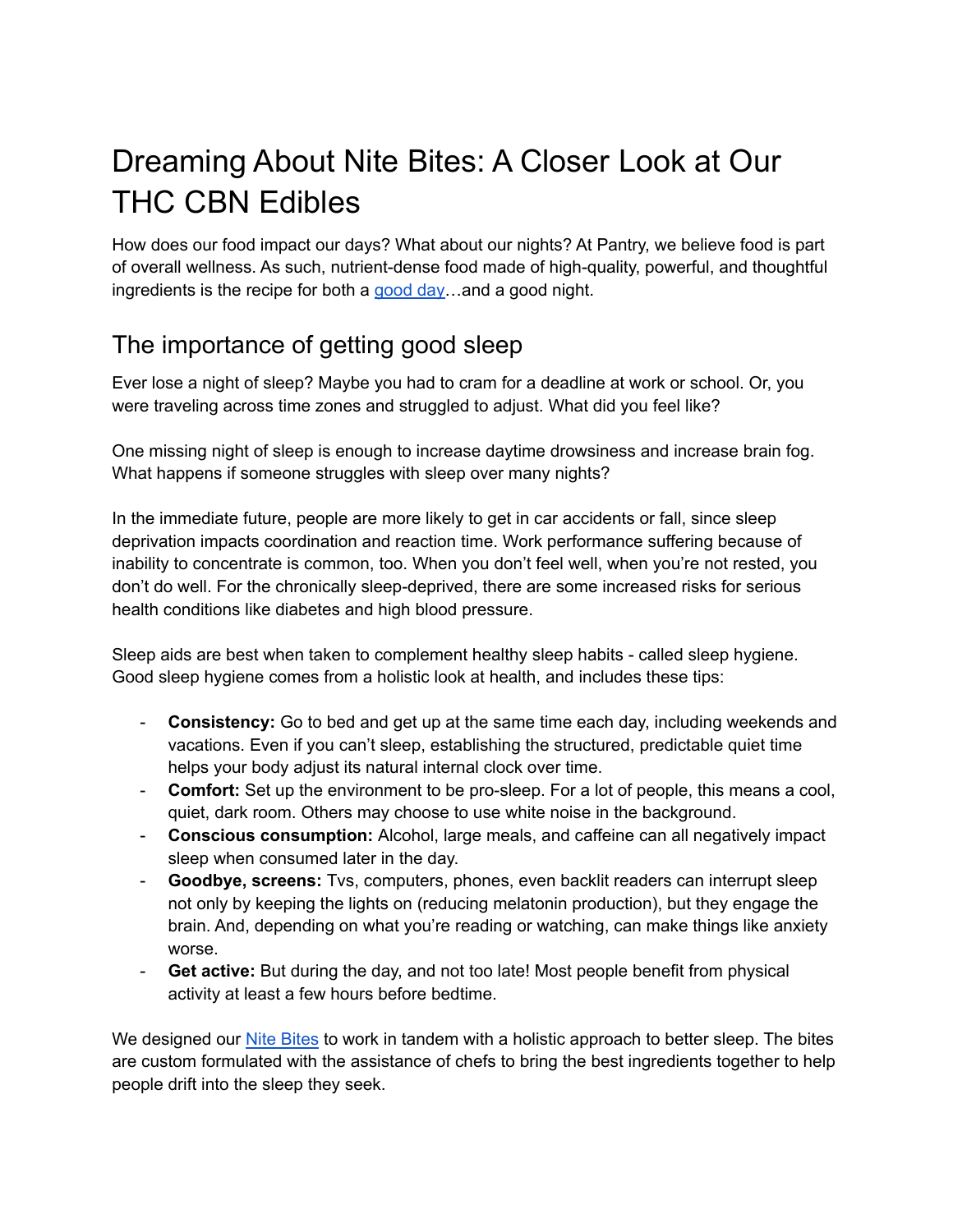### Goodness for good nights

Every ingredient of our Nite Bites was carefully thought out and masterfully combined for the optimal pro-sleep effects. Here's what's packed in them:

### The cannabinoids: CBN and THC

A dynamic duo, these cannabinoids are believed to work together to provide a relaxing effect that may reduce inflammation, provide pain relief, and improve overall sleep quality. Tetrahydrocannabinol (THC) is the best known cannabinoid, famous for its "high," but also great to ease symptoms of things like anxiety and depression.

Canabinol (CBN) is the new kid on the block; it's what THC ages into over time. There aren't really studies that focus on *just* CBN, but many people believe that CBN, particularly when combined with THC for the entourage effect, is the most sedative cannabinoid and ideal for sleep concerns.

#### Valerian Root

With a solid track record, valerian root is a natural sedative popular for treating insomnia and easing anxiety. Beyond that, it helps improve focus, reduce stress, support a healthy heart, and promote restful sleep. Beyond personal stories, studies have found that valerian root can help treat [insomnia](https://www.ncbi.nlm.nih.gov/pmc/articles/PMC4394901/) without noticeable side effects.

#### L-theanine

Found in tea leaves and named in 1949, the amino acid called L-theanine works as a natural sleep aid by boosting calming brain chemicals like GABA, serotonin, and dopamine. At the same time, it decreases the amount of brain chemicals associated with stress and anxiety.

#### Passionflower

Known for reducing inflammation and lowering blood pressure, passionflower is widely considered a natural sedative for the promotion of sleep. Two of its most common uses? Easing anxiety and addressing insomnia.

#### Melatonin

Melatonin is actually a hormone! Humans and other animals make it in their bodies, and it's the primary hormone responsible for regulating our circadian rhythms - our internal clocks. Easily found in shops, melatonin is non-toxic and non-impairing, considered safe for most following a proper dose.

While melatonin itself doesn't *technically* put you to sleep, it puts your body into a quiet relaxation, which allows sleep to take hold. It's known to aid those with insomnia and other sleep disorders, and can help you reset your sleep cycle.